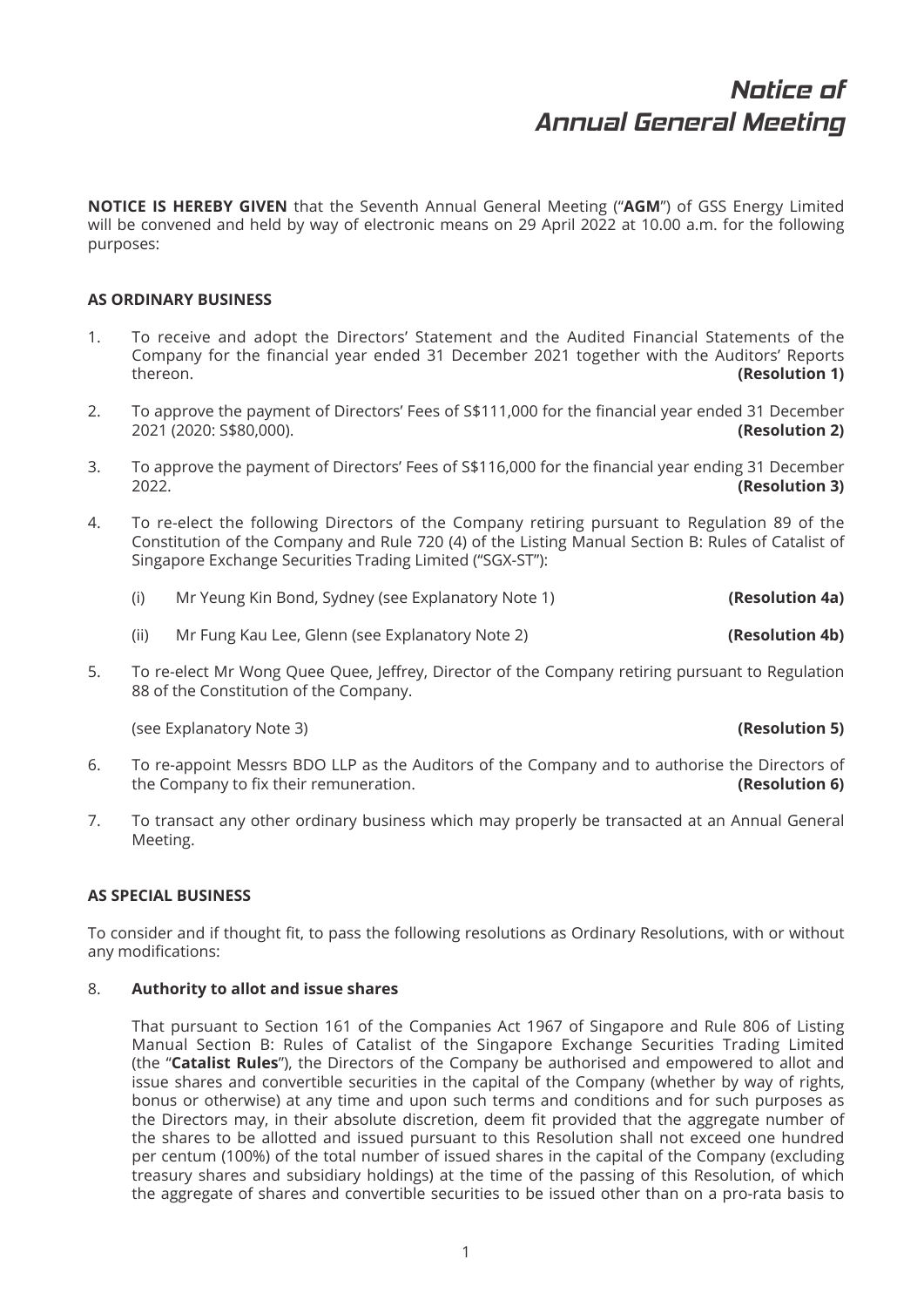all shareholders of the Company shall not exceed fifty per centum (50%) of the total number of issued shares in the capital of the Company (excluding treasury shares and subsidiary holdings) and that such authority shall, unless revoked or varied by the Company in general meeting, continue in force (i) until the conclusion of the Company's next annual general meeting or the date by which the next annual general meeting of the Company is required by the law to be held, whichever is earlier; or (ii) in the case of shares to be issued in accordance with the terms of convertible securities issued, made or granted pursuant to this Ordinary Resolution 7, until the issuance of such shares in accordance with the terms of such convertible securities.

(See Explanatory Note 4) **(Resolution 7)**

### 9. **Authority to grant share options, allot and issue shares under GSS Energy Limited Executives' Share Option Scheme**

 That the Directors of the Company be and are hereby authorised, pursuant to Section 161 of the Companies Act 1967 of Singapore, to offer and grant options ("**Options**") in accordance with the GSS Energy Limited Executives' Share Option Scheme (the "**GEL Scheme**"), and to allot and issue from time to time such number of shares as may be required to be issued pursuant to the exercise of the options granted or to be granted under the GEL Scheme and to do all such acts and things as may be necessary or expedient to carry the same into effect, provided always that:

- (a) the aggregate number of shares over which Options may be granted on any date (when added to the number of shares issued and/or are issuable upon the exercise of all Options and the number of shares issued and/or issuable in respect of all shares, options or awards granted under any other share option or share scheme of the Company then in force (if any)) shall not exceed fifteen per cent (15%) of the total number of the total issued share capital of the Company (excluding treasury shares and subsidiary holdings) of the Company on the day preceding that date; and
- (b) the aggregate number of shares to be offered to certain participants collectively and individually during the duration of the GEL Scheme (subject to adjustments, if any, made under the GEL Scheme) shall not exceed such limits or (as the case may be) sub-limits as may be prescribed in the GEL Scheme.

(See Explanatory Note 5) **(Resolution 8)**

### 10. **Authority to grant share options, allot and issue shares under GSS Energy Limited 2018 Executives' Share Option Scheme**

 That the Directors of the Company be and are hereby authorised, pursuant to Section 161 of the Companies Act 1967 of Singapore, to offer and grant options ("**Options**") in accordance with the GSS Energy Limited 2018 Executives' Share Option Scheme (the "**GEL 2018 Scheme**"), and to allot and issue from time to time such number of shares as may be required to be issued pursuant to the exercise of the options granted or to be granted under the GEL 2018 Scheme and to do all such acts and things as may be necessary or expedient to carry the same into effect, provided always that:

 (a) the aggregate number of shares over which Options may be granted on any date (when added to the number of shares issued and/or are issuable upon the exercise of all Options and the number of shares issued and/or issuable in respect of all shares, options or awards granted under any other share option or share scheme of the Company then in force (if any)) shall not exceed fifteen per cent (15%) of the total number of the total issued share capital of the Company (excluding treasury shares and subsidiary holdings) of the Company on the day preceding that date; and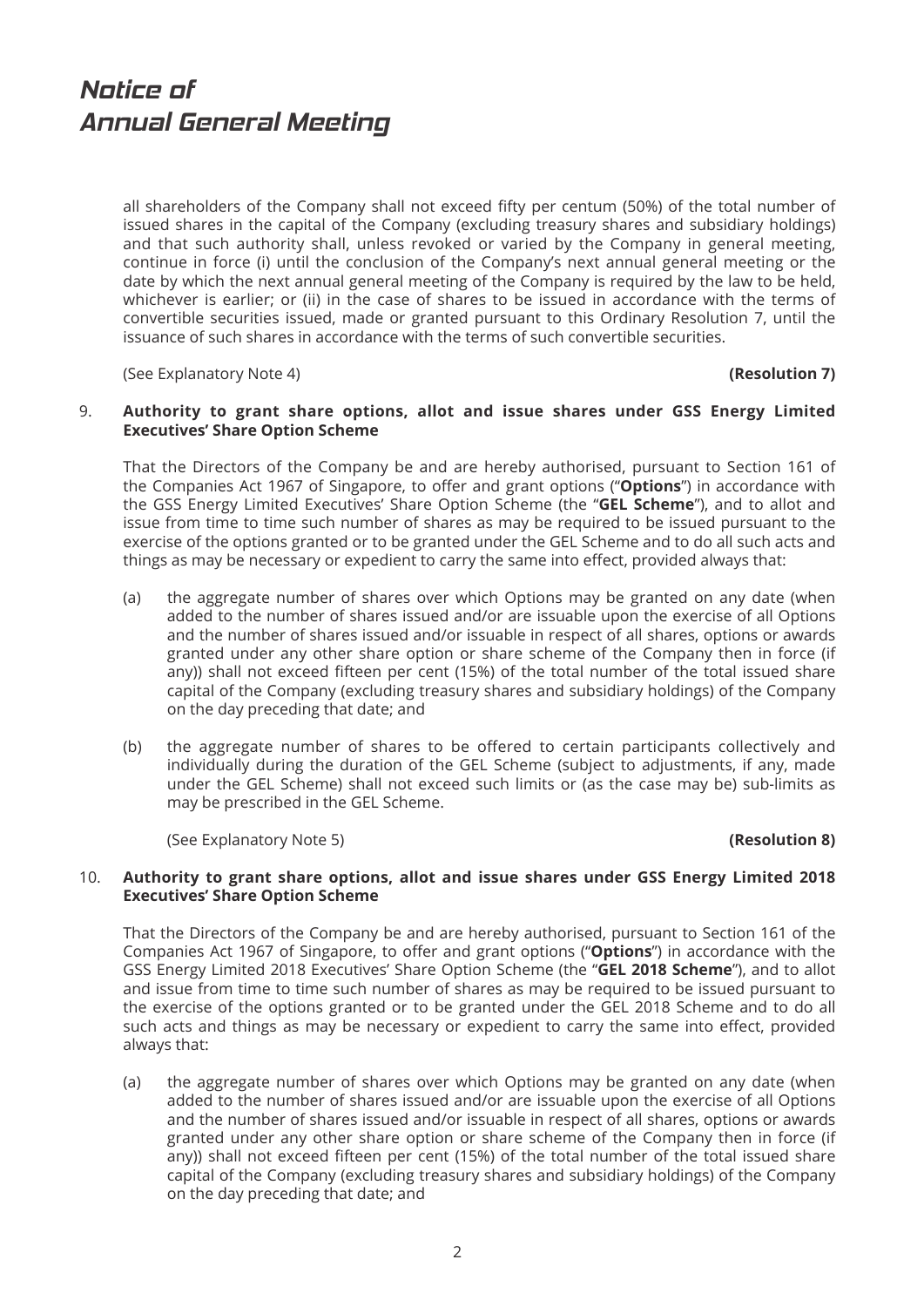(b) the aggregate number of shares to be offered to certain participants collectively and individually during the duration of the GEL 2018 Scheme (subject to adjustments, if any, made under the GEL 2018 Scheme) shall not exceed such limits or (as the case may be) sublimits as may be prescribed in the GEL 2018 Scheme.

(See Explanatory Note 6) **(Resolution 9)**

## 11. **The proposed renewal of the Share Buy-Back Mandate**

That:

- (a) pursuant to Section 76C and 76E of the Companies Act 1967 of Singapore (the "**Act**"), and Part XI of Chapter 8 of the Listing Manual Section B: Rules of Catalist (the "**Catalist Rules**") of the Singapore Exchange Securities Trading Limited ("**SGX-ST**"), the Directors of the Company be authorised and empowered to purchase or otherwise acquire issued ordinary shares in the capital of the Company ("**Shares**") not exceeding in aggregate the Maximum Limit (as hereafter defined), at such price or prices as may be determined by the Directors of the Company from time to time up to the Maximum Price (as hereafter defined), whether by way of:
	- (i) on-market purchases through the ready market of the SGX-ST or, as the case may be, any other stock exchange on which the Shares may for the time be listed and quoted ("**Other Exchange**"), through one or more duly licensed stockbrokers appointed by the Company for the purpose (the "**On-Market Share Buy-Back**"); and/or
	- (ii) off-market purchases (if effected otherwise than on the SGX-ST) in accordance with any equal access scheme(s) as defined in Section 76C of the Act as may be determined or formulated by the Directors as they may consider fit and in the best interests of the Company, which scheme(s) shall satisfy all the conditions prescribed by the Act and the Catalist Rules (the "**Off -Market Share Buy-Back**");

 and otherwise in accordance with all other laws, regulations and rules of the SGX-ST or, as the case may be, Other Exchange, as may for the time be applicable, be and is hereby authorised and approved generally and unconditionally ("**Share Buy-Back Mandate**");

- (b) any Share purchased or acquired by the Company is deemed cancelled immediately on purchase or acquisition (and all rights and privileges attached to the Share will expire on such cancellation) unless such Share is held by the Company as a treasury share in accordance with the Act;
- (c) unless varied or revoked by the Company in a general meeting, the authority conferred on the Directors of the Company pursuant to the proposed renewal of the Share Buy-Back Mandate may be exercised by the Directors of the Company at any time and from time to time during the period commencing from the passing of this resolution and expiring on the earliest of:
	- (i) the date on which the next annual general meeting of the Company is held or required by law to be held;
	- (ii) the date on which purchases and acquisitions of Shares pursuant to the Share Buy-Back Mandate are carried out to the full extent mandated; and
	- (iii) the date on which the authority contained in the Share Buy-Back Mandate is varied or revoked by the Company in a general meeting;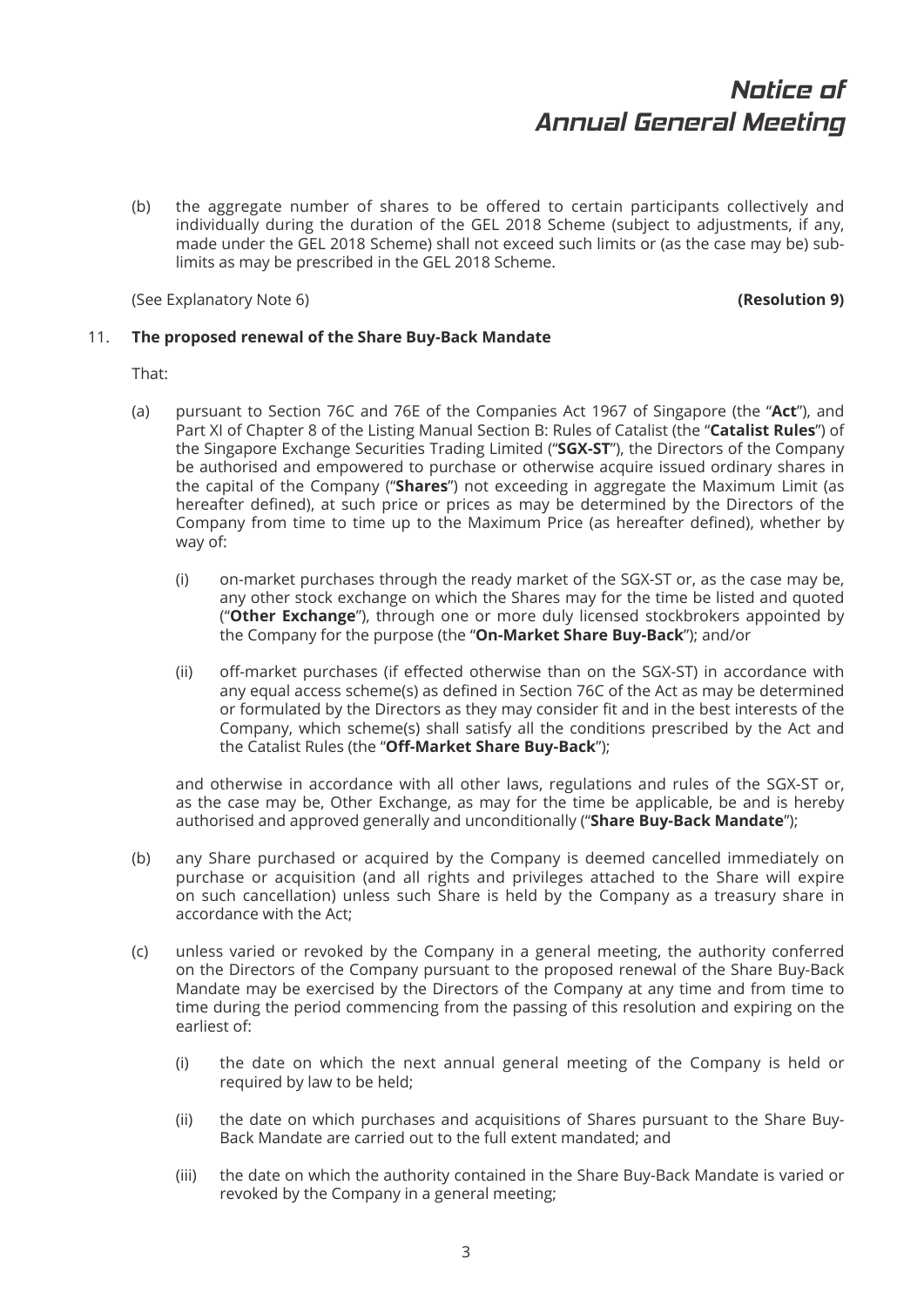(d) In this resolution:

 "**Maximum Limit**" means the number of Shares representing ten per centum (10%) of the total number of issued shares (excluding treasury shares and subsidiary holdings) as at the date of the passing of this resolution unless the Company has effected a reduction of the share capital of the Company in accordance with the applicable provisions of the Act at any time during the Relevant Period (as defined hereinafter), in which event the issued share capital of the Company shall be taken to be the amount of the issued share capital of the Company as altered (excluding any treasury shares and subsidiary holdings that may be held by the Company from time to time):

 "**Maximum Price**" in relation to a Share to be purchased, means the purchase price (excluding brokerage, stamp duties, applicable goods and services tax and other related expenses) not exceeding:

- (i) in the case of an On-Market Share Buy-Back, one hundred and five per centum (105%) of the Average Closing Price; and
- (ii) in the case of an Off -Market Share Buy-Back, one hundred and twenty per centum (120%) of the Average Closing Price,

where:

 "**Relevant Period**" means the period commencing from the date on which on which this resolution is passed and expiring on the date the next annual general meeting of the Company is held or is required by law to be held, whichever is earlier, or until it is varied or revoked by the Company in a general meeting, after the date of the passing of this Ordinary Resolution 10;

 "**Average Closing Price**" means the average of the closing market prices of a Share over the last five (5) market days on which the Shares were transacted on the SGX-ST or, as the case may be, Other Exchange, preceding the day of the On-Market Share Buy-Back or, as the case may be, the day of the making of the offer pursuant to an Off-Market Share Buy-Back, as deemed to be adjusted for any corporate action that occurs during the relevant five (5) market day period and the day of the On-Market Share Buy-Back or, as the case may be, the day of the making of the offer pursuant to the Off-Market Share Buy-Back;

 "**day of the making of the off er**" means the day on which the Company announces its intention to make an offer for the purchase of Shares from holders of Shares, stating the purchase price (which shall not be more than the Maximum Price) for each Share and the relevant terms of the equal access scheme for effecting the Off-Market Share Buy-Back; and

 (e) The Directors of the Company be and are hereby authorised to complete and do all such acts and things (including executing such documents as may be required) as they may consider expedient or necessary to give effect to the transactions contemplated by this Ordinary Resolution 10.

(See Explanatory Note 7) **(Resolution 10)**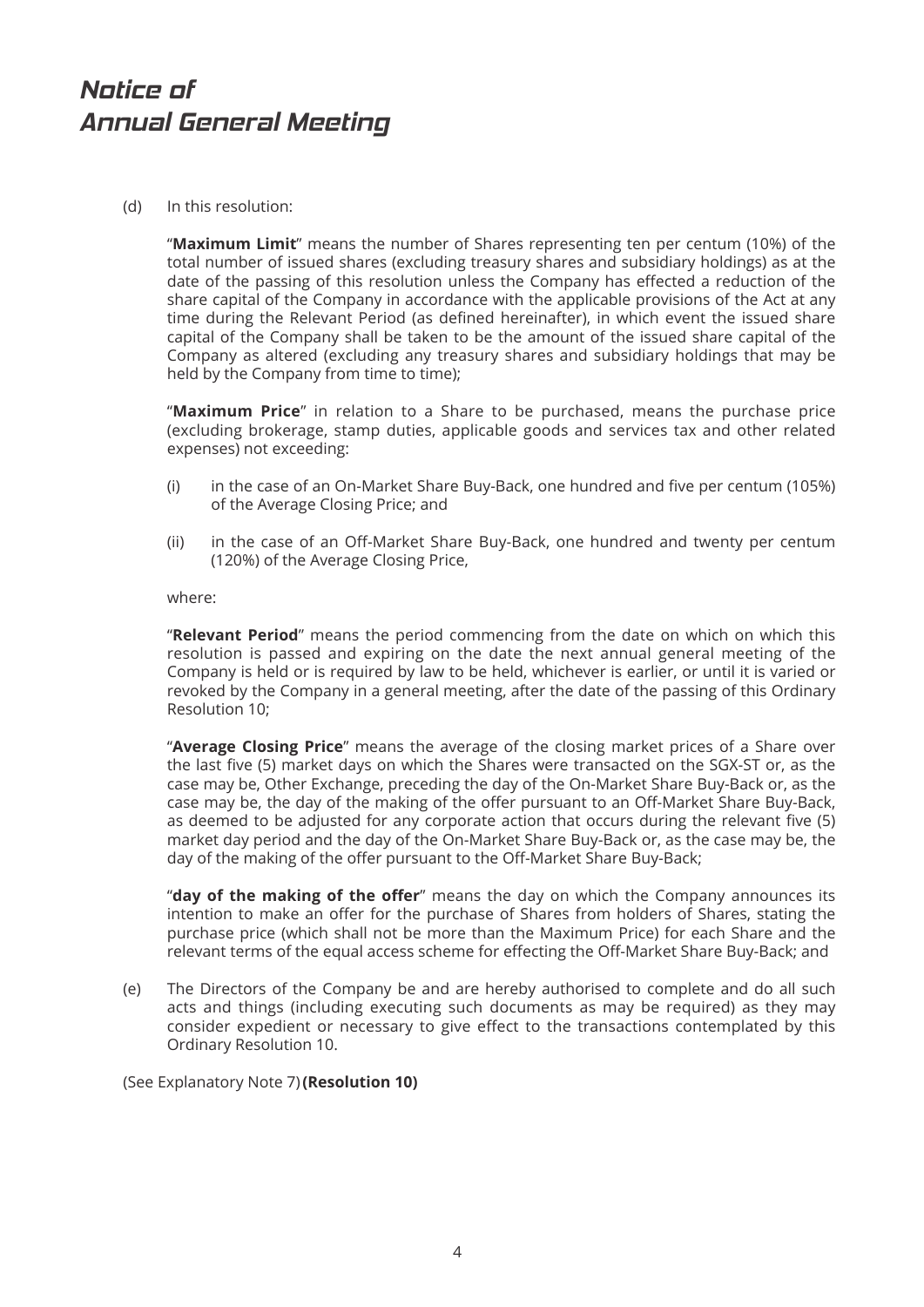## 12. The proposed diversification of the Group's business to include the electric vehicle mobility **business (the "Proposed Diversification")**

That:

- (a) approval be and is hereby given for the diversification by the Company and its subsidiaries of its core business into the electric vehicle mobility sector (the "**New Business**"), including (i) engaging in research, ideation, engineering and prototyping of electric motorcycles and other electric vehicles and related components and peripherals; (ii) engaging in the development, manufacture, production assembly and distribution of electric motorcycles and other electric vehicles and related components and peripherals including but not limited to battery solution for electric motorcycles and other electric vehicles; (iii) holding investments in the electric vehicle mobility sector (including without limitation investments or participation in units, securities, partnership interests or any form of economic participation in any trust, entity or unincorporated association that carries on or invests, directly or indirectly, in the new Business); (iv) engaging in the marketing and promotion of total solutions in the electric vehicle sector, including the provision of advisory or other solutions in relation to the development, manufacture, assembly and distribution of electric motorcycles and other electric vehicles, swapping and charging stations for electric vehicles and other electric vehicles and software development for electric motorcycles and other electric vehicles; and (v) any other ancillary activities related to the New Business;
- (b) subject to compliance with the Singapore Exchange Securities Trading Limited Listing Manual Section B: Rules of Catalist requiring approval from shareholders in certain circumstances, the Company (directly and/or through its subsidiaries) be and is hereby authorised to invest in, purchase or otherwise acquire or dispose of from time to time, any such assets, businesses, investments and shares/interests in any entity that is related to the New Business, on such terms and conditions as the Directors deem fit, and such Directors be and are hereby authorised to take such steps and exercise such discretion and do all acts and things as they deem desirable, necessary or expedient to give effect to any such investment, purchase, acquisition or disposal; and

 the Directors be authorised and empowered, jointly and/or severally, to complete and do and execute all such things and acts (including, without limitation, executing all such documents as may be required) as they or he may think necessary or expedient to give effect to this resolution, with such modifications thereto (if any) as they or he shall think fit in the interests of the Company.

(See Explanatory Note 8) **(Resolution 11)**

**BY ORDER OF THE BOARD** GSS Energy Limited

Anthony Kuek Chairman

14 April 2022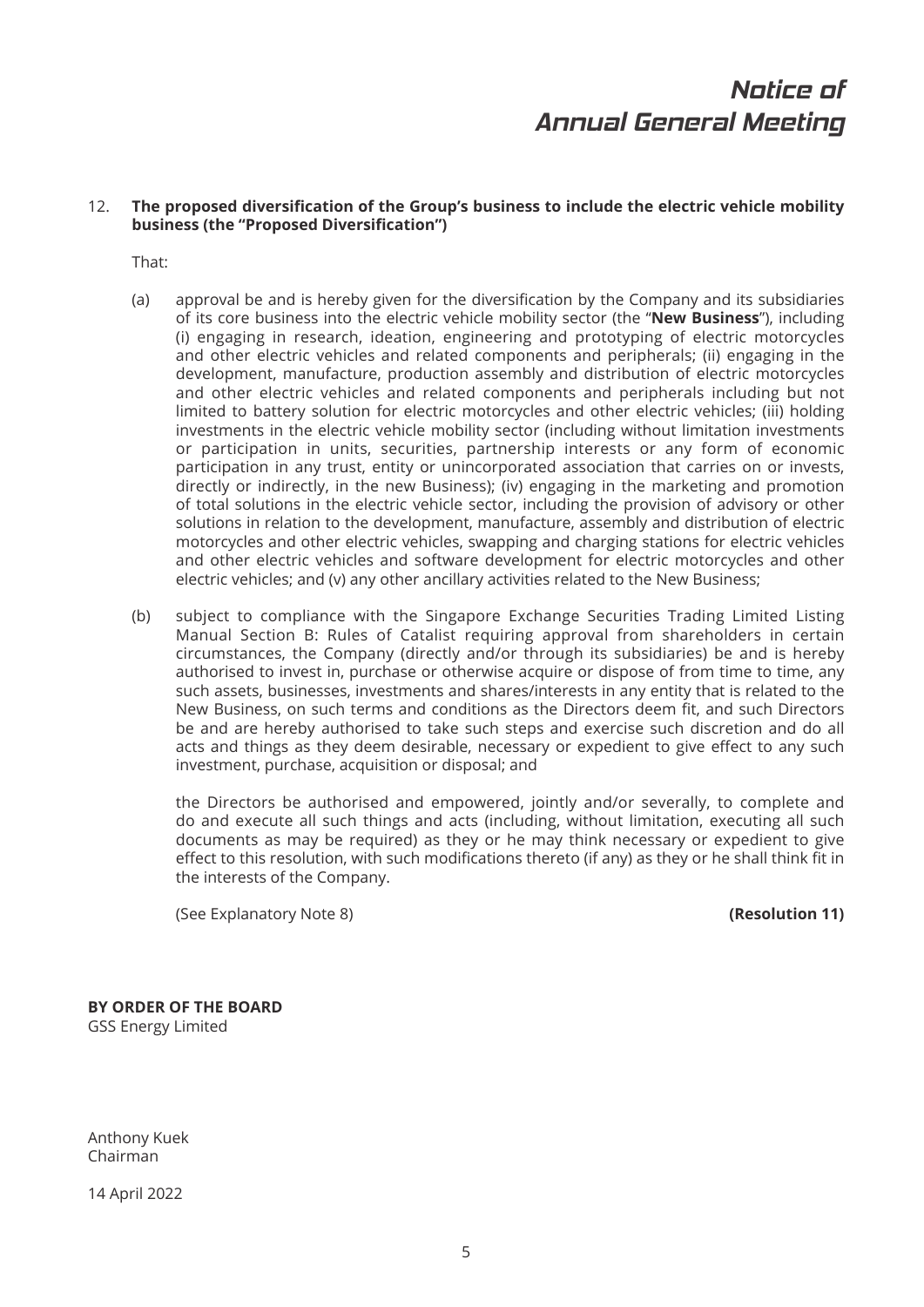### **Explanatory Notes**:

- 1. Mr Yeung Kin Bond, Sydney will, upon passing the Ordinary Resolution 4a in item 4 above, remain as a member of Nominating Committee.
- 2. Mr Fung Kau Lee, Glenn will, upon passing the Ordinary Resolution 4b in item 4 above, remain as a member of Audit Committee and Remuneration Committee respectively, and is considered non-independent for the purpose of Rule 704(7) of the Listing Manual Section B: Rules of Catalist of the Singapore Exchange Securities Trading Limited.
- 3. Mr Wong Quee Quee, Jeffrey will, upon passing the Ordinary Resolution 5 above, remain as Chairman of the Audit Committee, and a member of Nominating Committee and Remuneration Committee respectively, and will be considered independent for the purpose of Rule 704(7) of the Listing Manual Section B: Rules of Catalist of the Singapore Exchange Securities Trading Limited. Mr. Wong Quee Quee, Jeffrey has no relationship with the Company, its related corporations, its substantial shareholders or its officers.
- 4. The Ordinary Resolution 7 in item 8 above, if passed, will empower the Directors from the date of this meeting until the date of the next annual general meeting or the date by which the next annual general meeting is required by law to be held or when varied or revoked by the Company in general meeting, whichever is the earlier, to allot and issue shares and convertible securities in the Company. The number of shares and convertible securities that the Directors may allot and issue under this Resolution would not exceed one hundred per centum (100%) of the total number of issued shares of the Company at the time of passing this Resolution. For issue of shares and convertible securities other than on a pro-rata basis to all shareholders, the aggregate number of shares and convertible securities to be issued shall not exceed fifty per centum (50%) of the total number of issued shares of the Company.

 For the purpose of Ordinary Resolution 7, the percentage of issued shares is based on the total number of issued shares at the time Ordinary Resolution 7 is passed after adjusting for (a) new shares arising from the conversion or exercise of convertible securities; (b) new shares arising from the exercise of share options or the vesting of share awards outstanding or subsisting at the time when Ordinary Resolution 7 is passed, provided the options and awards were granted in compliance with Part VIII of Chapter 8 of the Catalist Rules; and (c) any subsequent bonus issue, consideration or subdivision of shares.

- 5. The Ordinary Resolution 8 in item 9 above, if passed, will empower the Directors of the Company, to grant options and to allot and issue shares upon the exercise of such options granted or to be granted in accordance with the GEL Scheme provided that the number of shares which the Directors may allot and issue under this Resolution, together with any shares issued and issuable in respect of all options granted or to be granted under the GEL Scheme as well as any shares, options or awards granted under any other share option or share scheme of the Company then in force (if any), shall not, in aggregate, exceed fifteen per centum (15%) of the total number of issued shares excluding treasury shares and subsidiary holdings of the Company on the day preceding that date.
- 6. The Ordinary Resolution 9 in item 10 above, if passed, will empower the Directors of the Company, to grant options and to allot and issue shares upon the exercise of such options granted or to be granted in accordance with the GEL 2018 Scheme provided that the number of shares which the Directors may allot and issue under this Resolution, together with any shares issued and issuable in respect of all options granted or to be granted under the GEL 2018 Scheme as well as any shares, options or awards granted under any other share option or share scheme of the Company then in force (if any), shall not, in aggregate, exceed fifteen per centum (15%) of the total number of issued shares excluding treasury shares and subsidiary holdings of the Company on the day preceding that date.
- 7. The Ordinary Resolution 10 in item 11 above, if passed, will empower the Directors of the Company, effective until the conclusion of the next annual general meeting of the Company, or the date by which the next annual general meeting of the Company required by law to be held or such authority is varied or revoked by the Company in a general meeting, whichever is the earlier, to purchase or otherwise acquire issued ordinary Shares of the Company by way of On-Market Share Buy-Backs or Off -Market Share Buy-Backs of up to the Maximum Limit at the Maximum Price in accordance with the terms and conditions set out in the Appendix A to this Notice of Annual General Meeting, the Act and the Catalist Rules. Please refer to the Appendix A to this Notice of Annual General Meeting for more details.
- 8. Please refer to Appendix B to this Notice of Annual General Meeting for more details on the Proposed Diversification.

#### **Notes**:

1. In view of the constantly evolving COVID-19 situation and to comply with the Infectious Diseases (Measures to Prevent Spread of COVID-19) Regulations 2020, the COVID-19 (Temporary Measures) (Alternative Arrangements for Meetings for Companies, Variable Capital Companies, Business Trusts, Unit Trusts and Debenture Holders) Order 2020 of the COVID-19 (Temporary Measures) Act 2020 (Act 14 of 2020) and the Joint Statement by the Accounting and Corporate Regulatory Authority, the Monetary Authority of Singapore and the Singapore Exchange Regulation issued on 13 April 2020 (as updated from time to time) which included a checklist to guide listed and non-listed entities on the conduct of general meetings during the period when elevated safe distancing measures are in place. The AGM is being convened, and will be held, by way of electronic means.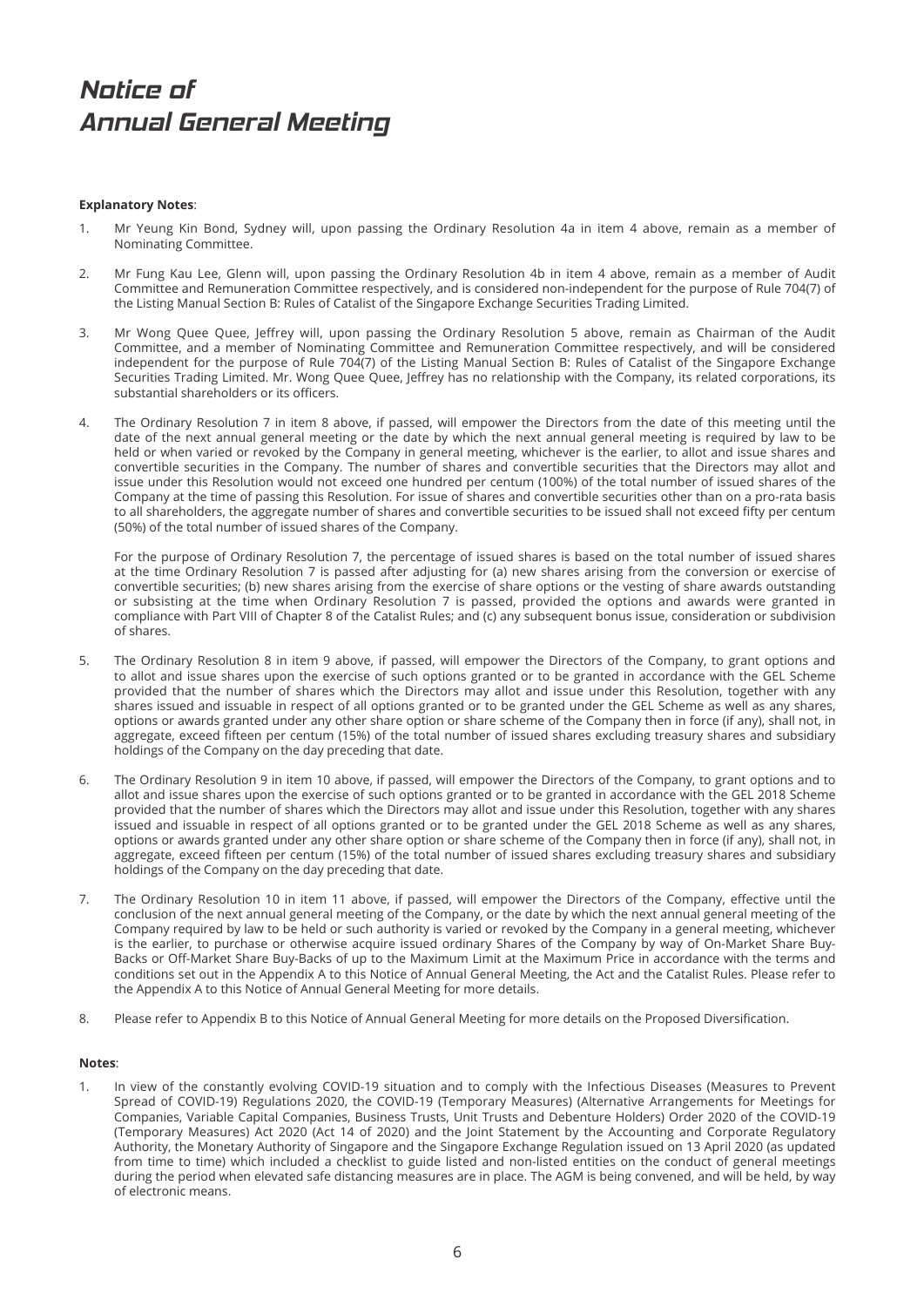- 2. This Notice of AGM will accordingly be sent to the shareholders of the Company (the "**Shareholders**") solely by electronic means via publication on the Company's website at the URL https://gssenergy.com.sg/agm/ and will also be available on the SGX website at the URL https://www.sgx.com/securities/company-announcements.
- 3. **To minimise physical interactions and Covid-19 transmission risks, Shareholders will not be able to attend the AGM in person. A Shareholder (including a Relevant Intermediary) must appoint the Chairman of AGM as his/her/its proxy to attend, speak and vote on his/her/its behalf at the AGM, if such Shareholder wishes to exercise his/her/its voting rights at the AGM. The Chairman, as proxy, need not to be a Shareholder.**

Alternative arrangements have been put in place to allow Shareholders to participate at the AGM:

- (a) watching a "live" webcast or listening to a "live" audio feed;
- (b) asking questions "live" at the virtual information session ("**VIS**") or submitting questions in advance of the AGM; and
- (c) voting by appointing the Chairman of the AGM as proxy at the AGM,

as set out in the notes 4 to 8 below.

#### "**Relevant Intermediary**" means:

- (a) a banking corporation licensed under the Banking Act 1970 of Singapore or a wholly-owned subsidiary of such a banking corporation, whose business includes the provision of nominee services and who holds shares in that capacity;
- (b) a person holding a capital markets services license to provide custodial services for securities under the Securities and Futures Act 2001 of Singapore and who holds shares in that capacity; or
- (c) the Central Provident Fund Board established by the Central Provident Fund Act 1953 of Singapore, in respect of shares purchased under the subsidiary legislation made under that Act providing for the making of investments from the contributions and interest standing to the credit of members of the Central Provident Fund, if the Central Provident Fund Board holds those shares in the capacity of an intermediary pursuant to or in accordance with that subsidiary legislation.
- **4. Shareholders will NOT be able to ask questions during the "live" webcast of the AGM proceedings avoid any technical disruption and interference to the "live" webcast.** However, Shareholders may ask questions related to the resolutions to be tabled for approval at the AGM (which includes the proposed diversification of the business of the Company) during the VIS to be held prior to the AGM or by submitting questions in advance of the AGM in accordance with the instructions as set out in note 6 below.

 A VIS will be held for Shareholders prior to the AGM, at **10.00 a.m on 20 April 2022** and the Company shall address any questions which Shareholders may have in relation to the resolutions tabled for approval at the AGM (which includes the proposed diversification of the business of the Company). The VIS will be moderated by Mr Yeung Kin Bond, Sydney, the Group Chief Executive Officer. Mr Yeung will also explain the rationale for the Proposed Diversification and Shareholders will be able to ask questions "live" during the VIS.

 Shareholders who wish to attend the VIS should register online via the following URL https://gssenergy.com.sg/registration-VIS/, latest by 10.00 a.m on 19 April 2022. An email confirmation will contain user ID and password details, as well as the link to access the VIS. Pre-registration is compulsory. Shareholders are not permitted to appoint a proxy to join the "live" webcast on their behalf.

 Shareholders who do not receive an email by **3.00 pm on 19 April 2022**, but have registered by the 19 April 2022 deadline should contact our Share Registrar at (65) 6536 5355 or send an email to registration@gssenergy.com.sg.

 The minutes of the VIS will be published via an announcement on the SGX website at the URL https://www.sgx.com/securities/company-announcements and the Company's website URL https://gssenergy.com.sg/agm/, no later than **10.00 a.m. on 23 April 2022**, which is at least 72 hours prior to the closing date and time for the lodgment of the proxy forms to facilitate members' votes and to allow Shareholders to make an informed decision on the resolutions to be tabled at the AGM.

- **5. Attendance of AGM via electronic means:** Shareholders may participate in the AGM by:
	- (a) watching the live audio-visual webcast of the AGM proceedings; or
	- (b) listening to the live audio-only stream of the AGM proceedings.

 Shareholders who wish to attend the AGM should register online via the following URL https://gssenergy.com.sg/registration/, latest by **10.00 a.m. on 26 April 2022**. Full instructions and details are available at Company's website URL https://gssenergy.com.sg/agm/. An email confirmation will contain user ID and password details, as well as the link to access the AGM. Pre-registration is compulsory.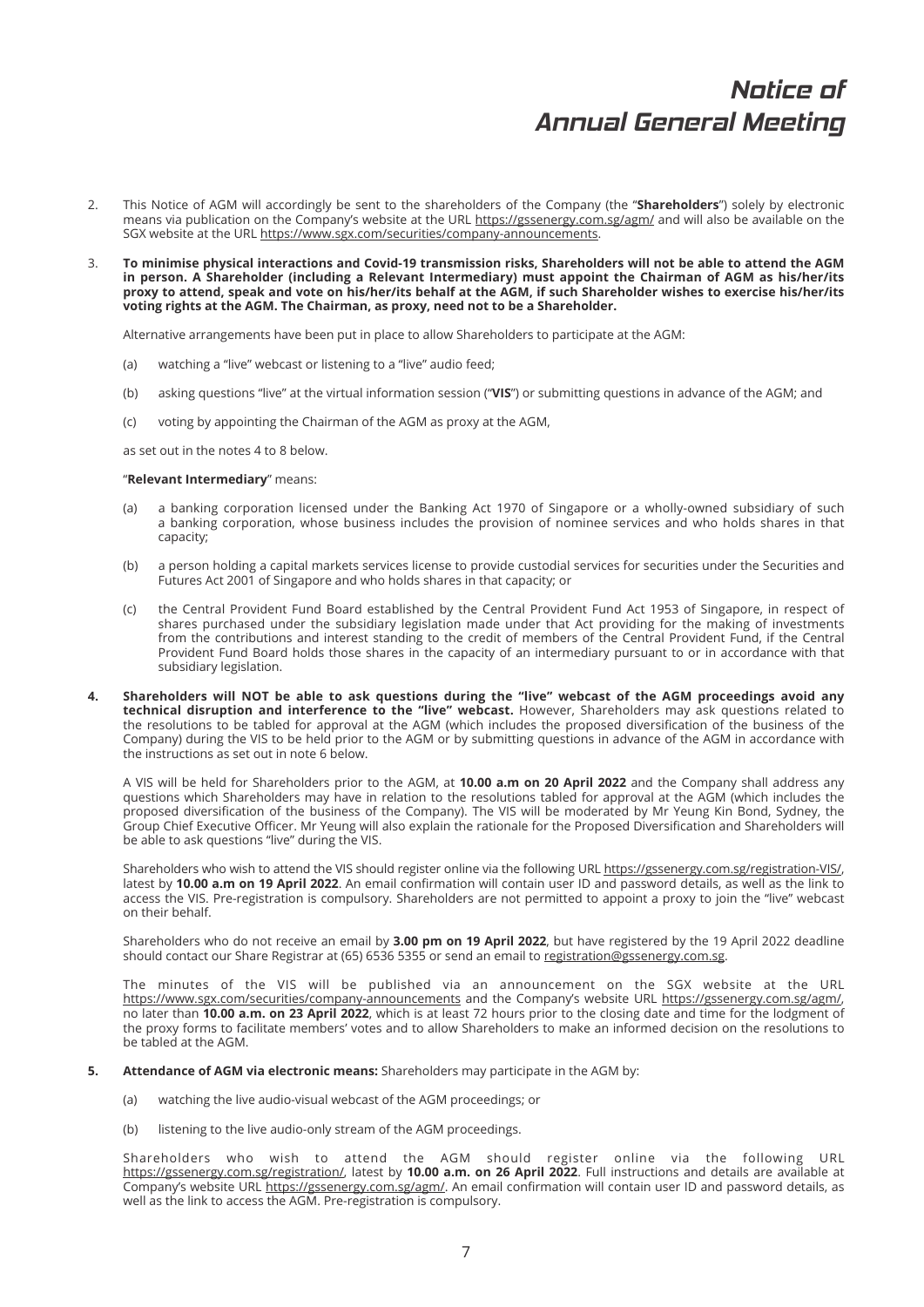Shareholders who do not receive an email by **6.00 pm on 27 April 2022**, but have registered by the 26 April 2022 deadline should contact our Share Registrar at (65) 6536 5355 or send an email to registration@gssenergy.com.sg.

**6. Submission of questions in advance of the AGM:** Shareholders will NOT be able to ask questions during the "live" webcast of the AGM proceedings avoid any technical disruption and interference to the "live" webcast. Shareholders may attend the VIS by following the instructions as set out in note 4 above or may pre-submit any questions they wish to ask in relation to the resolutions to be tabled at the AGM by (a) visiting the AGM page of the Company's website at the URL https://gssenergy.com.sg/registration/, or (b) email to the Company's Share Registrar at srs.teamc@boardroomlimited.com, or (c) submitting by post, be submitted at the Company's Registered Office at 1 Harbourfront Avenue, #14-07 Keppel Bay Tower, Singapore 098632. The submission deadline for the questions is **10.00 a.m. on 21 April 2022**.

 The Company will consider all questions and endeavour to address all substantial and relevant questions on the resolutions tabled for approval at the AGM (which includes the proposed diversification of the business of the Company) which are received from Shareholders, via an announcement on the SGX website at the URL https://www.sgx.com/securities/ company-announcements and the Company's website at URL https://gssenergy.com.sg/announcements/ no later than **10.00 a.m. on 23 April 2022**, which is at least 72 hours prior to the closing date and time for the lodgment of the proxy forms to facilitate Shareholders' votes and to allow shareholders to make an informed decision on the resolutions to be tabled at the AGM.

- **7. Voting by appointing the Chairman of the AGM as proxy:** A Shareholder (whether individual or corporate) must:
	- (a) use the proxy form to appoint the Chairman of the AGM as his/her/its proxy to attend, speak and vote on his/ her/its behalf at the AGM in accordance with the instructions on the proxy form. The proxy form can be obtained electronically from the AGM page of the Company's website at the URL https://gssenergy.com.sg/agm/, or from the SGX website at the URL https://www.sgx.com/securities/company-announcements. Printed copies of the proxy form will not be sent to the Shareholders;
	- (b) give specific instructions as to voting, or abstentions from voting, in respect of a resolution in the proxy form, failing which appointment of the Chairman of the AGM as proxy for the resolution will be treated as invalid; and
	- (c) submit the proxy form, together with the power of attorney or other authority under which it is signed (if applicable) or a notarial certified copy thereof, in the following manner:
		- (i) if submitted by post, be submitted at the Company's Registered Office at 1 Harbourfront Avenue, Keppel Bay Tower #14-07, Singapore 098632; or
		- (ii) if submitted electronically, be submitted via email to the Company's Share Registrar at srs.teamc@boardroomlimited.com,

 in either case not less than seventy-two (72) hours before the time appointed for the AGM (i.e. by **10.00 a.m. on 26 April 2022**) or any adjournment thereof.

A Shareholder who wishes to submit an instrument of proxy must first download, complete and sign the proxy form, before submitting it by post to the address provided above, or before scanning and sending it by email to the email address provided above.

### **In view of the current COVID-19 situation and the related safe distancing measures which may make it diffi cult for shareholders to submit completed proxy forms by post, Shareholders are strongly encouraged to submit proxy forms electronically by email.**

- (d) The instrument appointing a proxy must be under the hand of the appointor or of his/her attorney duly authorised in writing. Where the instrument appointing a proxy is executed by a corporation, it must be executed either under its seal or under the hand of an officer or attorney duly authorised. Where the instrument appointing a proxy is executed by an attorney on behalf of the appointor, the letter or power of attorney or a duly certified copy thereof must be lodged with the instrument.
- (e) Investors who hold the Shares via a securities sub-account with a Depository Agent ("**DA**") and wish to appoint the Chairman of the AGM as proxy to vote on their behalf at the AGM, should contact their respective DAs as soon as possible in order of the necessary arrangements to be made by their DAs for such appointment.
- (f) The Chairman of the AGM, as proxy, need not be a Shareholder.
- (g) The Company shall be entitled to reject the instrument appointing a proxy if it is incomplete, improperly completed or illegible or where the true intentions of the appointor are not ascertainable from the instructions of the appointor specified in the instrument appointing a proxy. In addition, in the case of Shares entered in the Depository Register, the Company may reject any instrument appointing a proxy lodged if the Shareholder, being the appointor, is not shown to have Shares entered against his/her name in the Depository Register as at seventy-two (72) hours before the time appointed for holding the AGM, as certified by The Central Depository (Pte) Limited to the Company.